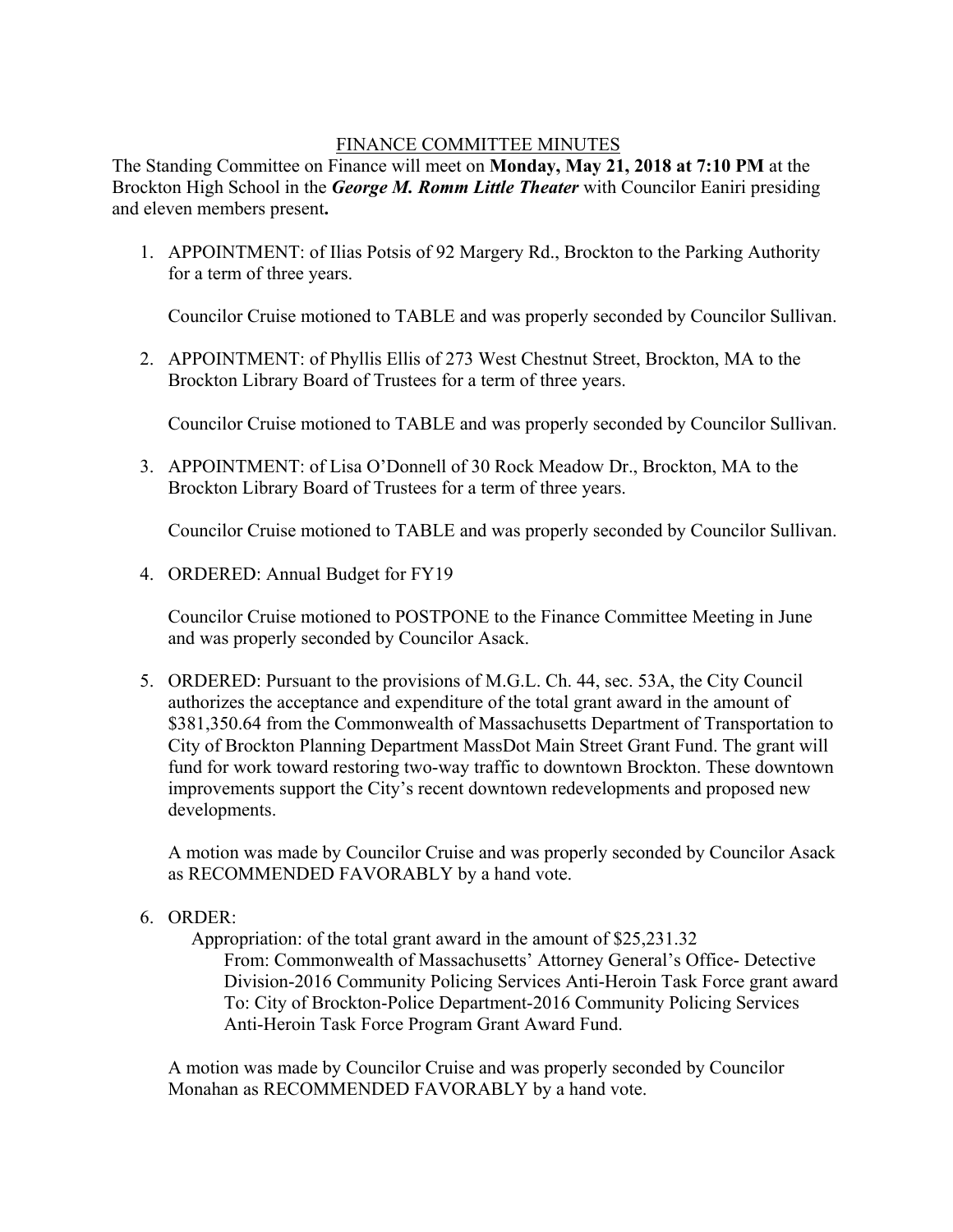## 7. ORDER:

| \$500,000 |
|-----------|
| \$300,000 |
|           |

John Condon stated before the council that the item should read transfer not appropriation. Councilor Cruise motioned to amend the scrivener's error and was properly seconded by Councilor Farwell.

A motion was made by Councilor Asack and was properly seconded by Councilor Cruise as RECOMMENDED FAVORABLY by a hand vote.

## 8. ORDER:

Transfer: of \$200,000

From: Treasurer's Debt-Interest Short Term Notes

To: Treasurer's –Medicare Tax

In order to cover the expected shortfall due to contract settlements and overtime through the remainder of the fiscal year.

A motion was made by Councilor Asack and was properly seconded by Councilor Monahan as RECOMMENDED FAVORABLY by a hand vote.

## 9. ORDER:

| Appropriation: of the total appropriation of \$32,789 |          |
|-------------------------------------------------------|----------|
| From: Personal Services Other than Overtime-Full Time | \$14,600 |
| Personal Services-Other Than Overtime-Part Time       | \$8,100  |
| Ordinary Maintenance-Building and Grounds             | \$10,089 |
| To: Snow Removal                                      | \$32,789 |

A motion was made by Councilor Sullivan and was properly seconded by Councilor Asack as RECOMMENDED FAVORABLY by a hand vote, stipulated that the Mayor submit a new order with correct wording that the monies are being transferred, not appropriated.

10. ORDERED: Notwithstanding any other authorization, the City Auditor shall not authorize payment of any funds from an appropriation for the Commission on Women's Issues or the Commission on Diversity unless the members of the respective commissions have voted approval to expend funds and have transmitted notice of their vote to the Auditor.

Councilor Cruise motioned to TABLE and was properly seconded by Councilor Rodrigues.